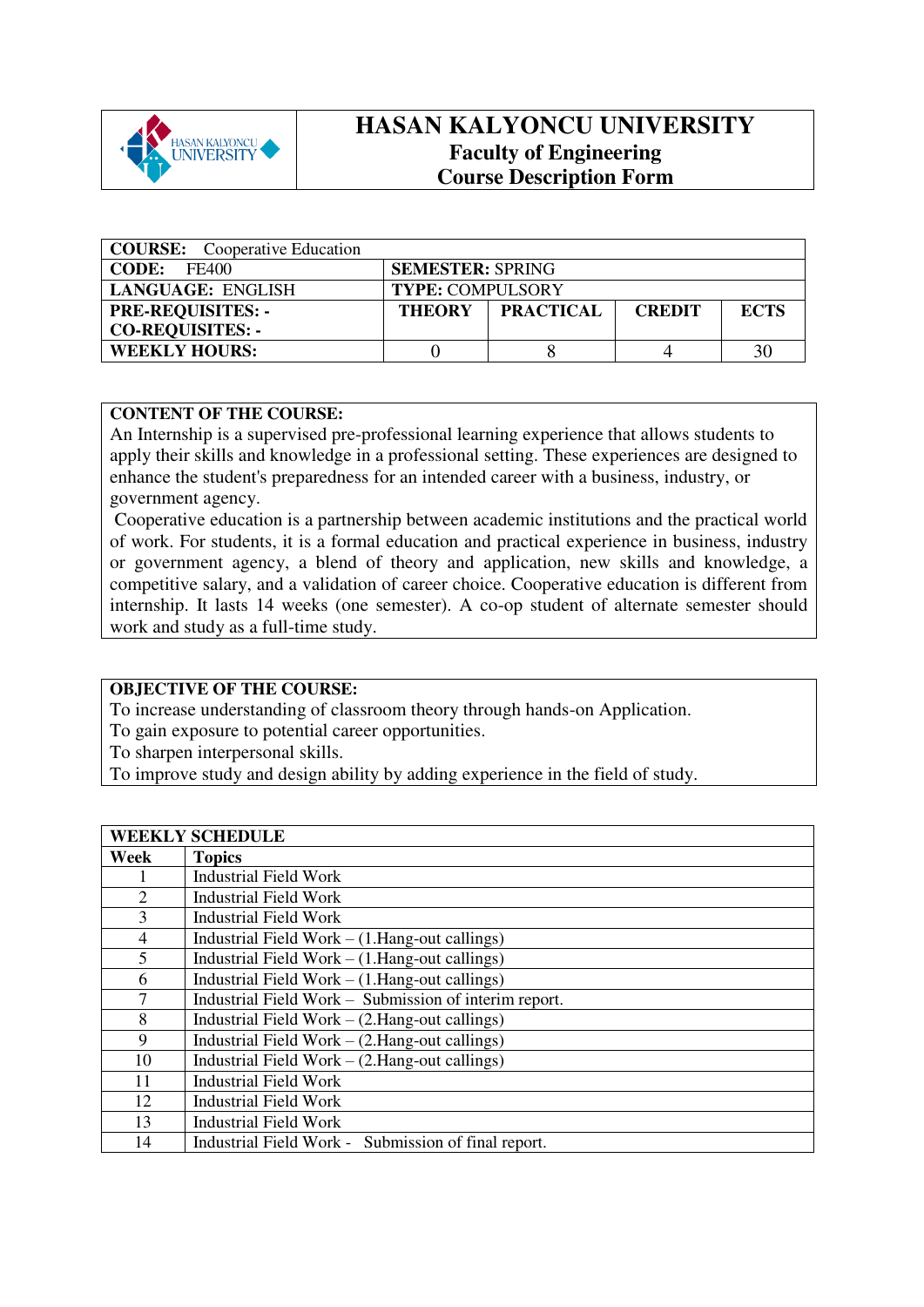| <b>EVALUATION SYSTEM:</b>    |                 |                |  |  |  |  |
|------------------------------|-----------------|----------------|--|--|--|--|
| <b>IN-TERM STUDIES</b>       | <b>QUANTITY</b> | PERCENTAGE (%) |  |  |  |  |
| Midterm Exam                 |                 | 20             |  |  |  |  |
| <b>Homework</b>              |                 | 30             |  |  |  |  |
| Laboratory works             |                 |                |  |  |  |  |
| Quiz                         | $\overline{2}$  | 20             |  |  |  |  |
| Final Exam                   |                 | 30             |  |  |  |  |
| <b>TOTAL</b>                 |                 | 100            |  |  |  |  |
| <b>CONTRIBUTION OF</b>       | 4               | 70             |  |  |  |  |
| <b>INTERM STUDIES TO</b>     |                 |                |  |  |  |  |
| <b>OVERALL GRADE</b>         |                 |                |  |  |  |  |
| <b>CONTRIBUTION OF FINAL</b> |                 | 30             |  |  |  |  |
| <b>EXAMINATION TO</b>        |                 |                |  |  |  |  |
| <b>OVERALL GRADE</b>         |                 |                |  |  |  |  |
| <b>TOTAL</b>                 |                 | 100            |  |  |  |  |

| <b>COURSE CATEGORY:</b>        | PERCENTAGE (%) |
|--------------------------------|----------------|
| Mathematics and Basic Sciences |                |
| Engineering                    | 40             |
| <b>Engineering Design</b>      | 30             |
| Social Sciences                |                |

| <b>TABLE OF ECTS / WORKLOAD:</b>                           |                 |                           |                          |  |  |  |
|------------------------------------------------------------|-----------------|---------------------------|--------------------------|--|--|--|
| <b>Activities</b>                                          | <b>QUANTITY</b> | <b>Duration</b><br>(Hour) | <b>Total</b><br>Workload |  |  |  |
| <b>Course Duration</b>                                     |                 |                           |                          |  |  |  |
| Hours for off-the-classroom study (Pre-study,<br>practice) | 14              | 60                        | 840                      |  |  |  |
| Laboratory works                                           |                 |                           |                          |  |  |  |
| Mid-term                                                   |                 | 20                        | 20                       |  |  |  |
| Final examination                                          |                 | 25                        | 25                       |  |  |  |
| Homework                                                   |                 |                           |                          |  |  |  |
| Quiz                                                       |                 |                           |                          |  |  |  |
| <b>Total Work Load</b>                                     |                 |                           | 885                      |  |  |  |
| <b>Total Work Load / 30</b>                                |                 |                           | 29,5                     |  |  |  |
| <b>ECTS Credit of the Course</b>                           |                 |                           | 30                       |  |  |  |

|                                              | PO <sub>1</sub>                                | PO <sub>2</sub> | <b>PO3</b> | PO <sub>4</sub> | PO <sub>5</sub> | <b>PO6</b> | PO <sub>7</sub> | PO <sub>8</sub> | PO <sub>9</sub> | <b>PO10</b> | <b>PO11</b> |
|----------------------------------------------|------------------------------------------------|-----------------|------------|-----------------|-----------------|------------|-----------------|-----------------|-----------------|-------------|-------------|
| LO1                                          |                                                |                 |            |                 |                 |            |                 |                 |                 |             |             |
| LO2                                          |                                                |                 |            |                 |                 |            |                 |                 |                 |             |             |
| LO3                                          |                                                |                 |            |                 |                 |            |                 |                 |                 |             |             |
| PO: Program Outcomes   LO: Learning Outcomes |                                                |                 |            |                 |                 |            |                 |                 |                 |             |             |
|                                              | Values: 0: None   1: Low   2: Medium   3: High |                 |            |                 |                 |            |                 |                 |                 |             |             |